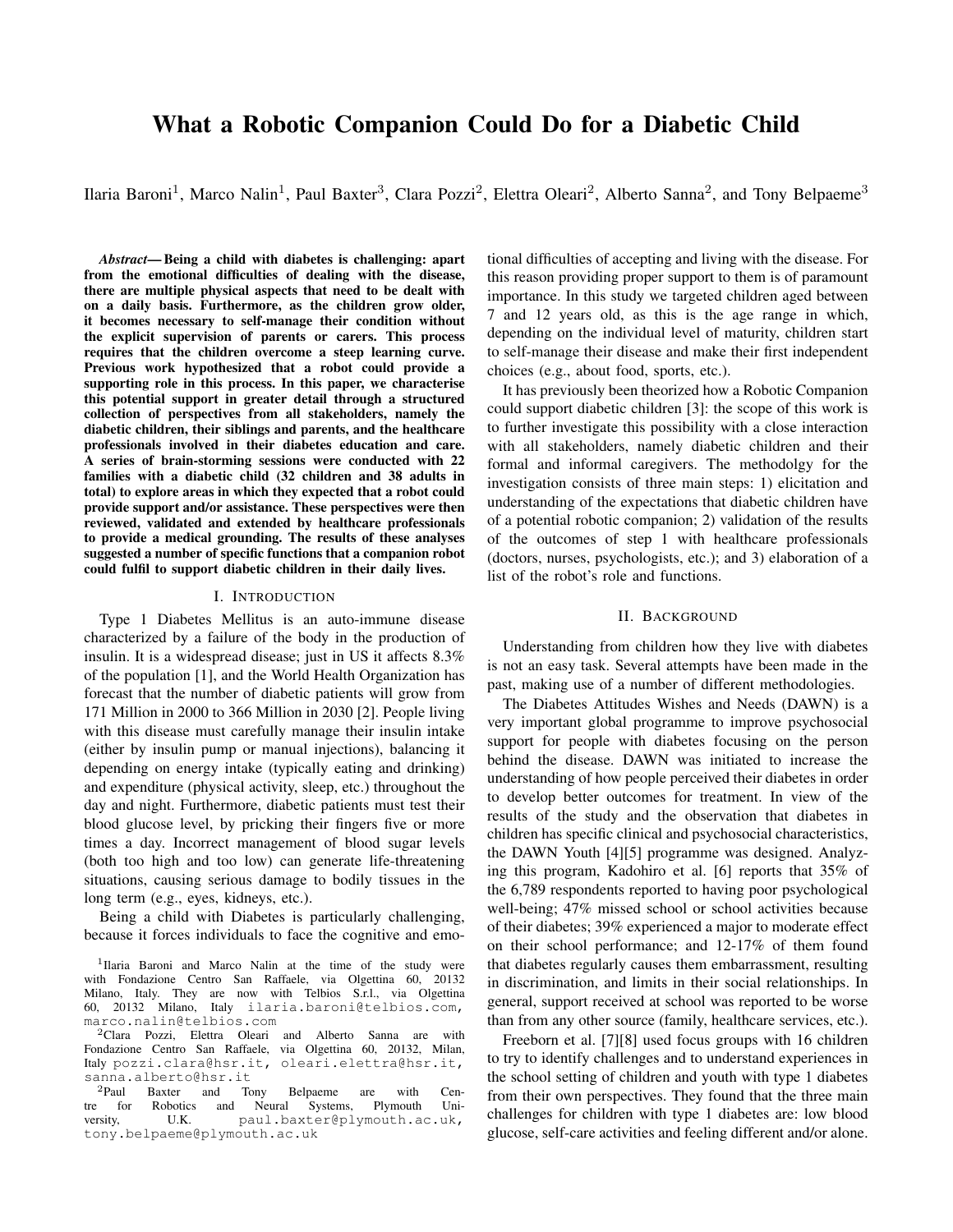Miller [9] explored the main issues that children with diabetes have through the use of interviews directly with children and their parents, and opinions elicited through examples of daily life situations. Henkemans et al. [10] used semistructured interviews with children, parents and diabetes caregivers, although the pool of participants was relatively small and homogeneous, which provided a picture of the specific Dutch approach to diabetes management. These methods suffer from the apparent desire of interviewees to appear more healthy than they actually are, and to be approved by the interviewer [11]. Therefore, there is a need to explore these issues using methodologies that overcome the problems with interviews.

# III. GOAL OF THE STUDY

The goal of this study was to understand how a robotic companion could provide proper support to diabetic children, in different situations of their daily life when they would most need it. In order to minimise the aforementioned drawbacks of structured interviews, a different evaluation methodology was used. This consisted of setting up a creative and playful environment where children were free to express their ideas without being judged nor constrained, and where they were able to simultaneously explore the robot's capabilities.

## IV. METHODOLOGY

<span id="page-1-0"></span>Families (N=22) with children suffering from diabetes where invited through the patients' association Sostegno70 to an educational day at the Science and Technology Museum of Milan, in October 2012. Overall, the initiative saw the participation of 32 children (ages from 5 to 13 years old), 22 of whom had diabetes (ages from 9 to 13 years old), and 38 adults. The 10 healthy children included were siblings of the diabetic children invited for the event, and therefore had an understanding of the implications of the disease, and, in the case of older sublings, also some experience of aiding in the disease management.

This population was divided into three groups, and participated separately on three consecutive Saturdays in October 2012. Each group was further divided into two subgroups, following parallel activities (see figure [IV](#page-1-0) for an overview of the space used): one was an educational activity learning to count carbohydrates in foods, and the second was a brainstorming discussion about the robotic companion (Nao, Aldebaran Robotics). On average, we were able to work with six small groups of 5-6 children, and 6-7 adults. The schedule for each Saturday session was:

- 1) Initial introduction: consisting of general information about the initiative, introduction to the schedule of the day, presentation of the Nao robot (which introduced itself with a pre-prepared script), and presentation of an interactive game the children could play with the robot (the "Sandtray").
- 2) Division into small groups: the children and adults were separated for their separate activities.



Fig. 1. Schematic of the room used for the brainstorming sessions at the Science Museum of Milan: the relative locations of the three activities are shown (not to scale).

- Adults: Parents and relatives of the children were presented more details about the experiment, and they were led through and asked to sign an informed consent form. They were then provided with an optional questionnaire. The questionnaire consisted of six closed questions concerning what they thought about the robot and its potential usefulness; and three open questions to collect their opinions on what they thought the robot could do at home, school, and in the hospital for their children. All participants filled in the questionnaire, even though it wasn't mandatory.
- Children: The groups of children were presented with a poster of the Nao robot and post-its of different colors (figure [IV\)](#page-1-1). Each color represented a different domain (home, school, hospital), and they were invited to write what Nao could do to help them in different situations in these environments. Every idea was written individually by each child, who was then invited to go to the poster and attach the post-it to it wherever s/he desired. The activity was lead by psychologists, who supported the children in the elicitation of the ideas, and managed the younger children not able to write (a couple of children were indeed in the pre-primary school age). At the end of this activity, the experimenter read some of the ideas generated and discussed it with all of the children in the group.
- <span id="page-1-1"></span>3) Conclusion: a final demonstration of the robot's abilities to the small group (both adults and children), with a number of interactive demos, and final thanks.

During the brainstorming sessions, children had the chance to interact directly with the robot, in a one-to-one game. By playing this game with the robot, each of the children were able to relate their opinions of the robot expressed in the brainstorming discussion to a personal experience (the behaviour of the robot was independent of the purpose of the brainstorming session). The game itself was a foodsorting task (sorting low carbohydrate-content foods from high carbohydrate content foods), played on a large touchscreen in collaboration with the robot [12] (figure [IV\)](#page-2-0). The robot was controlled remotely by a human operator, who was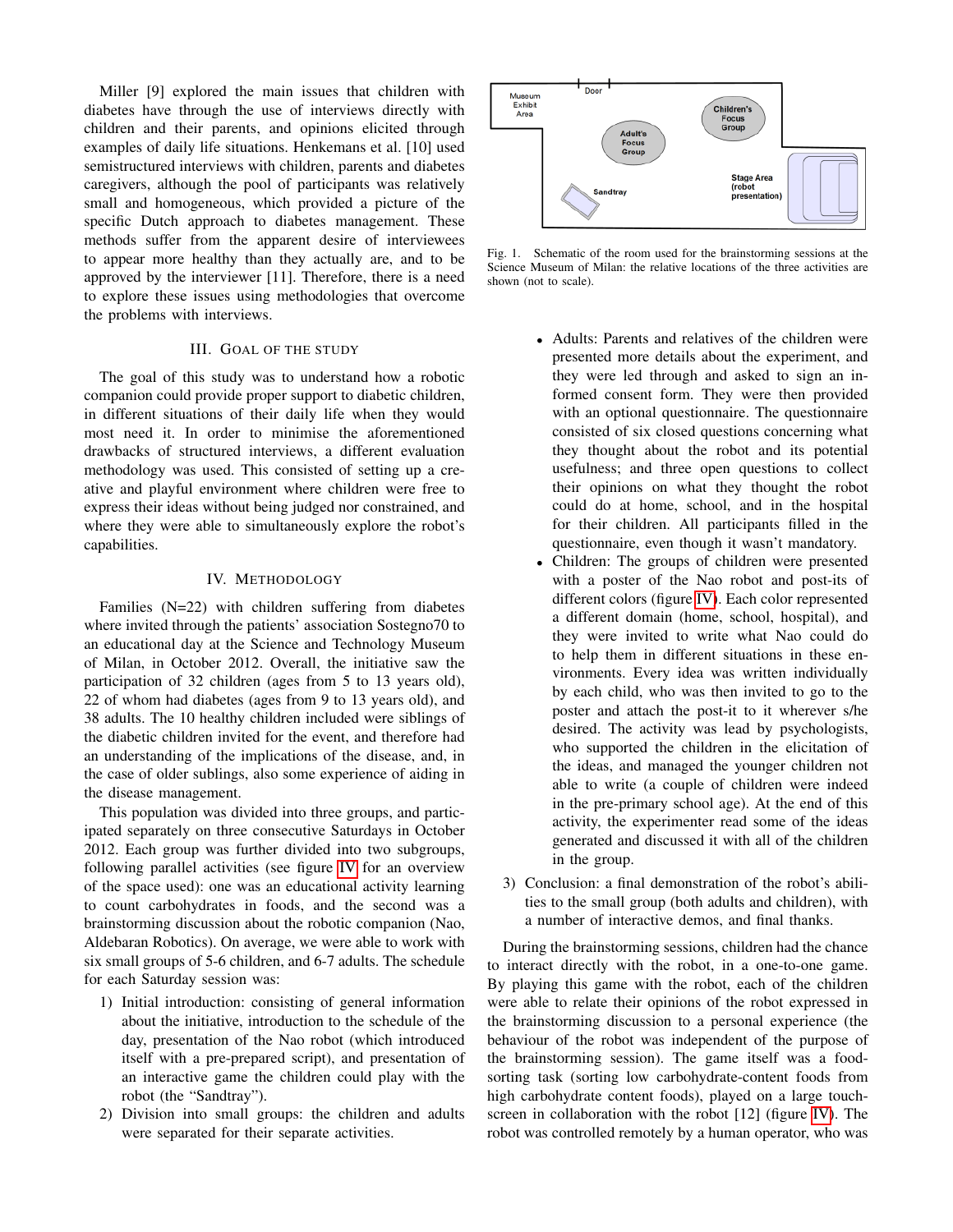

Fig. 2. The robot poster used by the children to gather their post-it notes.

<span id="page-2-0"></span>hidden so that the children thought that the robot was acting autonomously. Indeed, a *post-hoc* analysis of the observed interactions indicated that the children viewed the robot as a social actor in this game context [13], which may have facilitated their view of the robot as a potential robotic companion.



Fig. 3. Overview of the Sandtray interactions in the Science Museum: by interacting with the robot in parallel with the brainstorming sessions, the children had an opportunity to ground their opinions of the robot in an interaction experience.

# V. RESULTS

Table [I](#page-2-1) reports a summary of the suggestions of the possible use of the robot in the three main contexts (home, school and hospital) received during the brainstorming interactions.

As reported in this table, most of the suggestions were related to the home environment. From the discussions, this trend was informed by two general considerations: 1) that children would love to have the robot as a companion in their daily life for entertaining activities (e.g., playing games, sports, role-playing, playing videogames, etc.), and 2) that

<span id="page-2-1"></span>TABLE I SUGGESTIONS RECEIVED, DIVIDED PER DOMAIN

|               | School | Home | Hospital | Total |
|---------------|--------|------|----------|-------|
| <b>Adults</b> | 43     | 51   | 42       | 136   |
| Children      | 49     | 68   | 47       | 164   |
| Total         | 92     | 119  | 89       | 300   |

adults would like the children to have a constant reminder (through the robotic companion) of the daily commitments for diabetes management.

The data collected were organized using Affinity Diagrams [14], by means of grouping similar suggestion into clusters which were expressing the same concept (even if with different wordings). Clusters were then analyzed and merged, after which seven main themes were identified, which will be described and exploded in this section. Examples of the children's and adult's written ideas are presented for each theme, translated from the original Italian as they were written. We tried to translate everything as faithfully as possible, for example with childish sentences, with the same grammar errors as in the original language, with the same slang (e.g. they use the terms "hypo" and "hyper" for episodes of hypoglycemia and hyperglycemia, respectively, as they are quite familiar with them), etc.

## *A. Entertainment*

The majority of the suggestions were related to entertainment (105 of the suggestions can be considered related to it), and this may be predicted, as the appearance of the robot Nao has cartoon-like qualities, is small, and has a nonthreatening appearance by design. Its effect on both children and adults is always impressive and it is not surprising that both children and adults imagine a possible role for the robot as an entertainer. Suggestions are very rich in this sense, and sometimes unrealistic.

*1) Examples:* "Play music with me", "Help me to play volleyball", "Play chess with me", "Play with me and my friends", "play football", "swim with me", "watch TV together", etc.

It is interesting to note that many children want to play videogames with the robot, which implies that they don't consider it an "evolved" videogame, but rather a peer they can play with. Some of the suggestions under this topic were provided in the "hospital" context, meaning that both children and parents feel the need for a more friendly hospital environment.

*2) Examples:* "Nao could help to see the hospital as a playful environment, rather than a boring one.", "Make the hospitalization more pleasant", etc.

In many cases, this role of entertainer is seen also as an important possibility for the child to distract from his/her problems (e.g., injections)

*3) Examples:* "Distraction and gaming", "Nao could be used to distract", etc.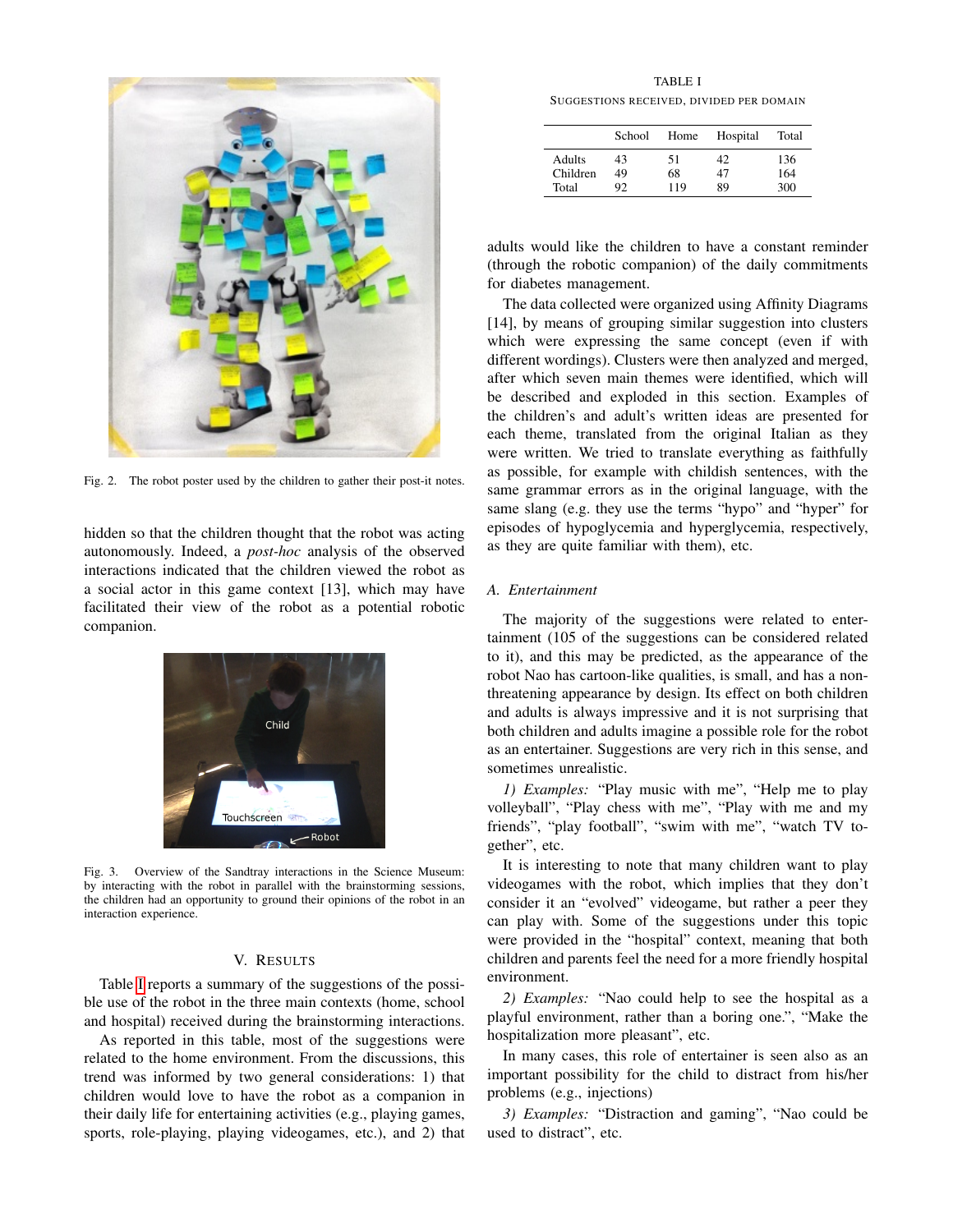# *B. Self-management*

One of the main issues of children suffering from Diabetes is the complex set of daily tasks that they have to manage. Miller calls these tasks "Daily Discipline" [9], and as most of these are in fact under the control of the children directly (sometimes with the supervision or support of an adult), we call this recurrent topic "self-management". Within this category we can distinguish between three main subclasses:

• Actual self-management: Both children and parents expressed clearly the actual need of the children when they have to perform diabetes-related tasks.

*1) Examples:* "Nao could help in measuring glycemia during night", "It could help in counting carbohydrates", "Remind me to inject insulin", "Help me to decide the insulin doses", "Record correctly my measurement", etc.

• Self-management monitoring: Besides seeing a possible role of the robot to provide a direct help to the children, some parents also expressed the desire to have feedback on how their children are performing with their selfmanagement, and they think that the robot could report this to them directly.

*2) Examples:* "Check that my son doesn't eat outside of regular meals", "ensure that my son checks his glycemia", etc.

• Self-management support: Finally some considerations were related to the parent's hope that the robot would act as a support for other adults (especially school personnel) who also need to assist their children.

*3) Examples:* "Help teachers and janitors in the diabetes daily management, especially in cases of hypoand hyperglycemia", "Help the teachers besides my son, as they have twenty more children to manage, all of them with different needs", etc.

# *C. Knowledge increase*

Many suggestions (at least 57) can be classified in this theme. The suggestions came both from children (38 suggestions) and parents (19 suggestions), even if in many cases with different perspectives. Furthermore, we can distinguish between knowledge in general (e.g., doing homework, or learning to do something) and diabetes knowledge in particular (e.g., learning procedures, insulin management, etc.). A lot of children believe that the robot could be a great support to help in homework, especially with mathematics.

*1) Examples:* "Help to learn to write", "Help to solve math problems", "Learn the multiplication tables for 8 and 9", "Help with homework when one really can't do them", etc.

Many adults expressed instead the possible usefulness of the robot in teaching their children about diabetes, by means of making this learning process more fun and engaging.

*2) Examples:* "Explain diabetes in a way that is clear/simple/intuitive", "Learn carbohydrate counting and insulin pump usage", etc.

Finally some interesting suggestions were related to the use of Nao not for the education of the diabetic child directly,

but of the other children (e.g., schoolmates) and adults (e.g., teachers, peers' parents, etc.).

*3) Examples:* "Give a lesson to the classmates about diabetes", "Nao should be introduced in the schools especially to improve parents' knowledge, as many times they consider diabetes as an infectious disease, and they suggest that their children stay away from diabetic children.", "Most of all to improve teachers' knowledge about the disease", etc.

## *D. Self-confidence and motivation*

Self-confidence and motivation were two recurrent themes, mentioned both by adults and children. Especially adults believe that the robot could help to convince children to do things they usually find difficult or boring, by means of making these activities more fun or by somehow rewarding the children.

*1) Examples:* "Congratulate the children when they do something correct, motivation", "Congratulate the children for their results", "Motivate him in doing his homework", "Nao could be an incentive to be more motivated in several activities", "Help her to reason about things she doesn't want to do, pushing her to do them", etc.

Furthermore in many cases it seems that the children feel a sense of inferiority with respect to their peers, and many parents believe that Nao could help either psychologically or practically.

*2) Examples:* "Improve his self-esteem and make him feel important.", "It could speed-up the moment of insulin injection for lunch and morning snack, so that she's ready, together with the other, children to eat", "Help him to feel less different", etc.

## *E. Sensitive Listening*

By reading the comments from both parents and children, it seems that there is a shared feeling of burden, which on many occasions the children are not properly able to express. Interestingly, both parents and children believe that the robotic companion could do a lot by simply listening to the children's problems. The most explicative comment received from a parent is as follows.

*1) Examples:* "Listen to the possible discomforts of the child that she doesn't express even to her family or friends. Those most intimate and desperate thoughts, that she's not able to translate into adults' language." This was one of many comments shared by other parents as well.

*2) Examples:* "Nao could comfort children in sad moments", "To unload when they are angry or frustrated", "Nao can comfort him, especially when he's bored in hospital", etc.

Children expressed similar feelings, though with different language expressions.

*3) Examples:* "Nao could be my psychologist when I'm sad", "Cheer me up when I'm sad", "I'd share all my secrets with Nao", etc.

#### *F. Attention catcher*

Another interesting set of suggestion was related to the intrinsic ability of the robot to attract and maintain the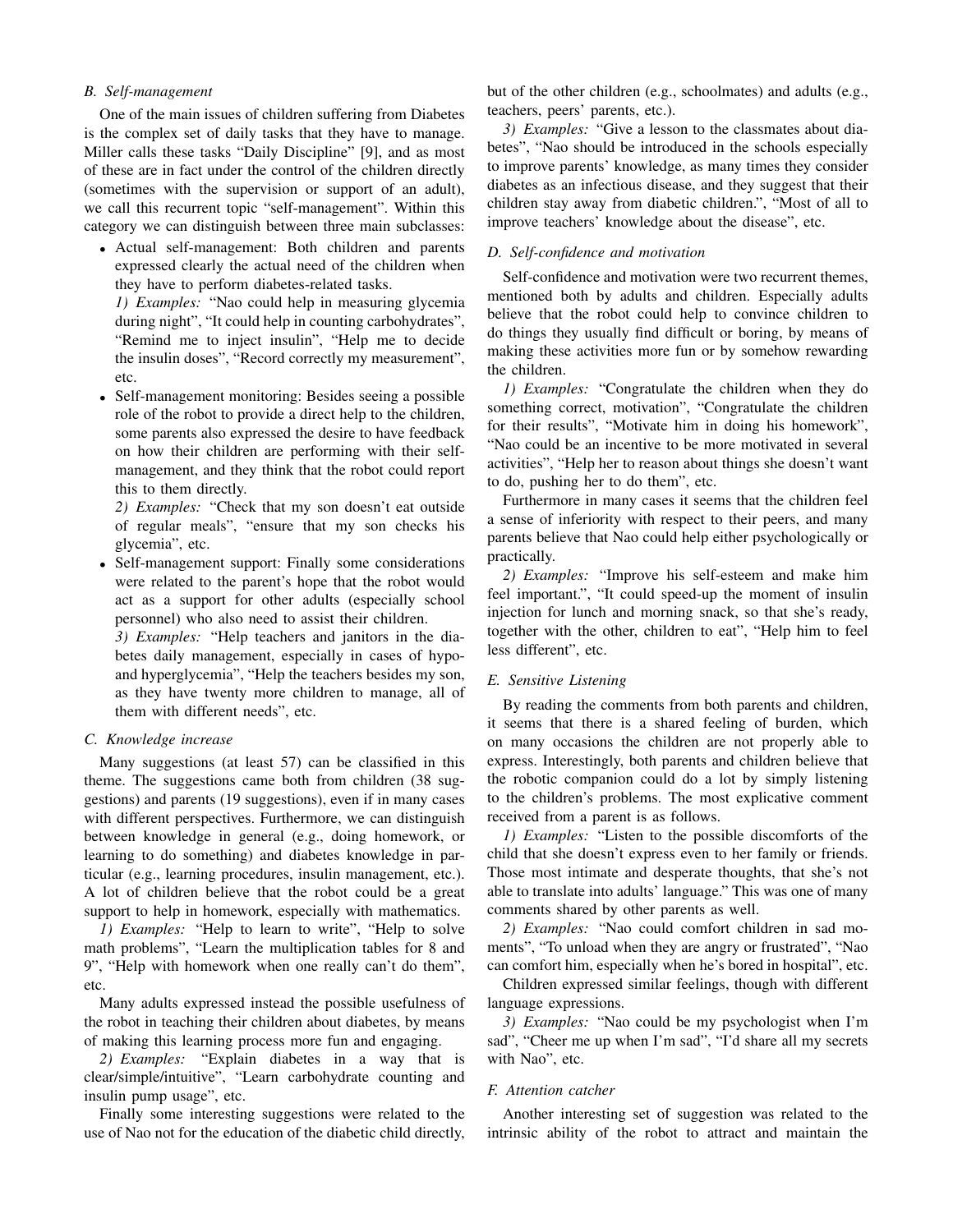children's attention. This is considered an important asset to be able to also involve the child in tasks that are usually considered boring but important. One example is paying attention to the diabetes lessons that are provided in the hospital, but many times this is used also as a suggestion for normal lessons that children follow at school.

*1) Examples:* "Nao could be a stimulus in the teaching activity, especially to improve the ability and quality of the attention", "Nao could teach us how many carbohydrates a meal contains", "Nao could help my teacher to teach", etc.

# VI. RESULTS VALIDATION AND PROPOSAL OF SOLUTIONS

The set of suggestions, recommendations and requirements expressed by the diabetic families involved in the experiments and brainstorming sessions were carefully investigated by the authors, and they were discussed with healthcare professionals of San Raffaele Hospital, who are in daily contact with diabetic children in the Pediatric Department. We interviewed two psychologists, one nurse, one nutritionist and one diabetologist. This section seeks to provide for each theme a revision with the opinion of the healthcare professionals and possible suggestions of concrete activities to do with the robotic companion in each area.

## *A. Entertainment*

The fact that the robot should be first of all an entertainment for the child is a shared opinion among all the experts interviewed. San Raffaele Hospital, as well as many other hospitals, already includes in their physical and logistical planning dedicated areas and activities for the children to play, to be distracted and to have fun. The robotic companion should be designed following the same principle. Creating a character which is fun and entertaining can not only be an effective strategy to distract the child from her condition and to make the hospital environment more friendly, but it is also useful to create a bond with the child, on top of which other strategies could be built (e.g., education).

*1) Solution:* In this theme, any game which entertains and distracts the child is effective. In the various experiments performed at San Raffaele Hospital, it was noticed that the humanoid robot Nao is particularly attractive for children, especially when it uses its body during the interaction (e.g., movement imitation games, dance games, etc.), rather than when it is just speaking (e.g. a quiz game).

# *B. Self-management*

The theme of self-management is of central importance not only for children and parents, but also for the healthcare professionals. Indeed the interviewed experts underlined the importance of the use of the robot particularly in the target age of this study, for the reasons explained in the introduction.

*1) Solution:* The experts and the authors proposed an activity where the robot could help the child to setup and maintain a diary to log the pathology development, as well as the insulin doses. The child's role would be to fill in this diary, and discuss it ona regular basis with the robot. The robot should ask the child data about her diary, ask about particular events (hypo, hyper, etc.), help the child to reason about why certain situations happened, congratulate the child on positively managed situations, encourage her in case of badly managed situations, and derive the lessons learned.

# *C. Knowledge increase and Attention catcher*

Knowledge about the disease and its symptoms is the first important asset that children and their families are provided with when they arrive at the hospital. In San Raffaele, as at other hospitals, specific training classes are held for children and parents to understand and manage the disease. The interviewed healthcare professionals believe that the robot could be an important support in the learning process. We can distinguish two phases in the learning process: knowledge acquisition and knowledge retention.

*1) Knowledge acquisition solution:* As far as knowledge acquisition is concerned (and the role of attention catcher of the robot) the interviewed experts proposed to use the robot as a lessons mate, which could actively participate either as a teacher deputy in explaining the lesson or as an interested learner who makes important questions during the teacher's explanations.

*2) Knowledge retention solution:* For knowledge retention, the suggested activity with the robot is to play games with the concepts learned in the lessons with teachers, nurses and doctors. The classic example is a quiz game, which was widely experimented with in San Raffaele Hospital, but other learning games could be proposed.

#### *D. Self-confidence and motivation*

Building self-confidence and motivation is very important to make the child autonomous in managing the disease in every condition of her daily life. Especially the psychologists of the pediatric department were very interested in further developing this theme with the robot proposed the following solution.

*1) Solution:* The proposed activity with the robot is similar to an activity that psychologists used to do with puppets. The activity consists of a "role playing game" where the child plays the role of the doctor and the robot plays the role of the patient. The robot will start to present a situation in which it pretends to have some diabetes-related feelings or symptoms, and will ask the child for advice. The child can suggest to the robot how to proceed and it will see the consequences of any action in the robot. In this way the child can experiment with different situations and be prepared to face them, in case they ever happen to her. It is not just a matter of "training", but really to acquire the self-confidence needed to manage difficult situations instead of relying solely on the intervention and help from adults.

# *E. Sensitive Listening*

The possibility to let the children open and share feelings and emotion is particularly important. The psychologists of San Raffaele Hospital tried to achieve this goal in special events related to diabetes: children were invited to freely